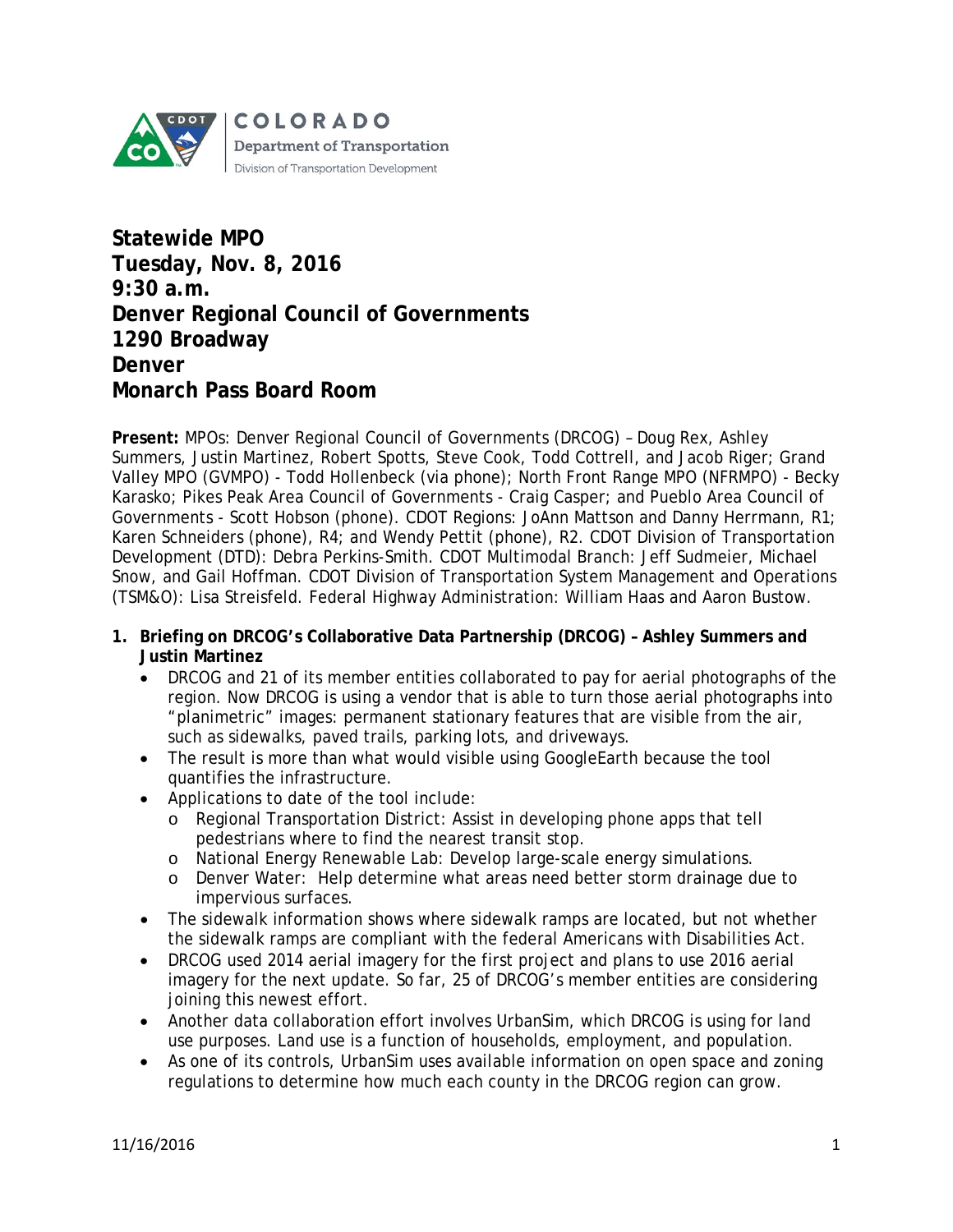- One of the advantages of UrbanSim is that is facilitates ongoing communication with DRCOG's member entities on updates. DRCOG keeps a running list on needed updates for periodic runs of the model.
- DRCOG runs UrbanSim with the MPO travel model. The combination of both can help planners determine how many parking spaces are needed in particular locations, for example.
- UrbanSim has the ability to show in three dimensions jobs in a land-use map, which gives a graphic illustration of job concentrations.
- The Metro Vision plan which the DRCOG board is about to adopt has a vehicle miles traveled (VMT) reduction goal of 10 percent per capita. UrbanSim can be used for scenario planning to show the impact of certain policy goals on VMT reduction.
- UrbanSim also is much faster than DRCOG's previous land use model. Where once it takes a week to run, it now takes just a few hours.
- **2. Briefing on the 2015 Annual Report on Roadway Traffic Congestion in the Denver Region (DRCOG) - Steve Cook**
	- Copies of the *2015 Annual Report on Traffic Congestion in the Denver Region*, dated October 2016, were distributed.
	- The report shows that since 2006:
		- o Traffic congestion is slightly worse overall for the region, primarily because of population growth.
		- o More transit options are available to help people avoid driving in severe congestion.
		- o Interest in and opportunities for walking and bicycling to destinations are growing.
		- o Drivers have more access to real-time information on traffic conditions, major incidents, and travel options to avoid driving alone.
	- The Denver region's VMT increased by 4 percent between 2014 and 2015, the highest annual percentage growth since the late 1990s. The region also appears to have had the largest raw value growth in daily VMT ever (an increase of 3 million vehicles per day). In comparison, VMT growth during the eight years from 2006 through 2014 was about 3.8 million.
	- Many factors caused the growth in VMT, including:
		- o Booming economy throughout the region
		- o Increase in the number of personal trips to jobs, entertainment, and shopping
		- o Increase in commercial vehicle and service trips
		- o Decrease in the price of fuel beginning in late 2014 and remaining low through 2015
	- The Metro Vision goal of reducing VMT growth 10 percent translates to reducing VMT growth by 23 VMT per capita.
	- In 2015, for the first time, the average fuel efficiency of vehicles went down.
	- Measured in the report is VMT from any motor vehicle on the highways. Light-rail isn't counted.
	- CDOT owns and operates 12-15 continuous traffic counters whose results were used along with local and FHWA sources to derive the VMT growth estimate shown in the report.
	- The average Denver metro area resident spends 37 hours a year on congested highways.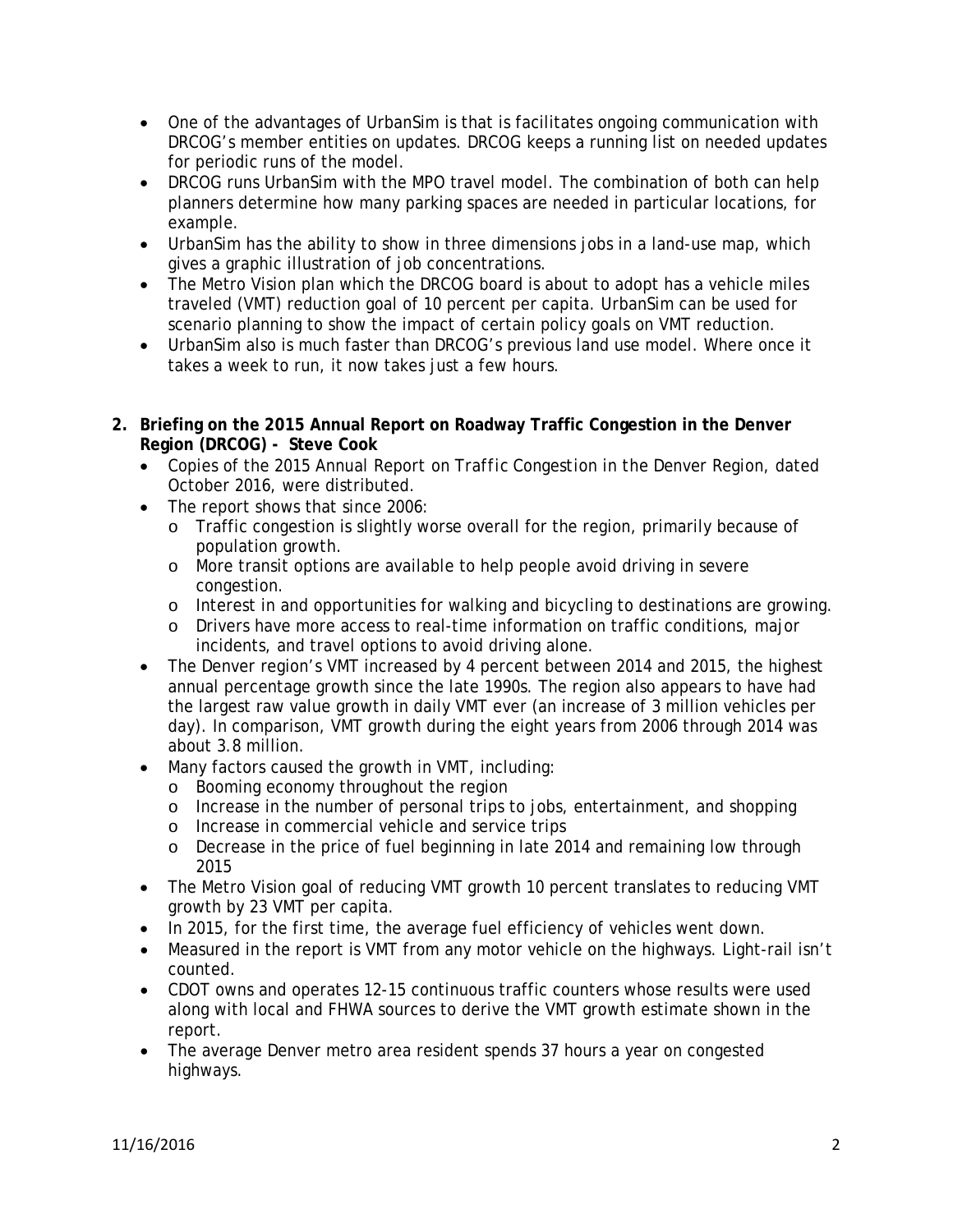- a. **Discussion of INRIX use by MPOs – present and future**
	- o DRCOG DRCOG is using INRIX data for many example purposes, such as model validation of speed/delay curve formulas, travel speeds, and travel time variation. INRIX caps showing speeds 10-15 mph over the speed limit, causing inaccurate speed data for uncongested corridor segments.
	- $\circ$  PPACG The MPO anticipates using the INRIX data as part of the Transportation Improvement Program (TIP) currently and for the Capital Improvement Program in five years. It also would be helpful if information could be obtained from INRIX on how long it takes to clear the highways following a crash or any other incident that slows traffic.
	- o NFRMPO NFRMPO used INRIX information for the 2016 Congestion Management Program Annual Report and plans to use the INRIX data for its upcoming freight plan.
	- o Debra Perkins-Smith CDOT would like to use INRIX data more analytically to identify problem areas and possible solutions.
	- o CDOT TSM&O –INRIX data works well with a slightly different standard, one that measures minutes of travel. The current methods of Level of Service A, B, C, and D show only a "snapshot" in time. INRIX data can show what the peak hours are on different corridors, and consequently, where to locate Courtesy Patrols.
- **3. Possible revisions to Metropolitan Planning Agreement (MPA) template (CDOT) – Marissa Gaughan**
	- The changes in red text in the document entitled Attachment C were agreed to during a discussion prompted by some draft FHWA "certification findings" for DRCOG.
	- Staff will refine and distribute for review prior to the next SWMPO meeting.
- **4. Revenue Forecasts and Program Distribution – continued discussion on timeline and methodology (CDOT) – Jeff Sudmeier**
	- Andrew Wheeler of the Office of Financial Management and Budget (OFMB) has been doing the revenue projections, but he's leaving CDOT for another opportunity.
	- The former forecasts were based on gas tax projections. This cycle CDOT may need to consider how to incorporate possible other sources or a replacement for the gas tax. CDOT also may want to consider doing high and low scenarios.
	- We will likely begin revenue projection discussions in early 2017. At the December meeting we'll have OFMB present on the revenue model and will continue the discussion.
	- MPOs would like to make sure assumptions for revenue projections and program distribution are consistent with the MPO assumptions used for scenario planning.
	- One FHWA website on financial planning and fiscal constraint for transportation plans and programs might be

helpful: [https://www.fhwa.dot.gov/planning/guidfinconstr\\_qa.cfm](https://www.fhwa.dot.gov/planning/guidfinconstr_qa.cfm)

- **5. Accelerated Innovation Deployment (AID) Demonstration – Lisa Streisfeld**
	- Lisa said she is the CDOT contact for this federal program, which provides funding to encourage implementation and adoption of innovation in highway transportation.
	- The four-year program provides \$10 million a year, and the funding can be used for any phase of a project, from planning to implementation.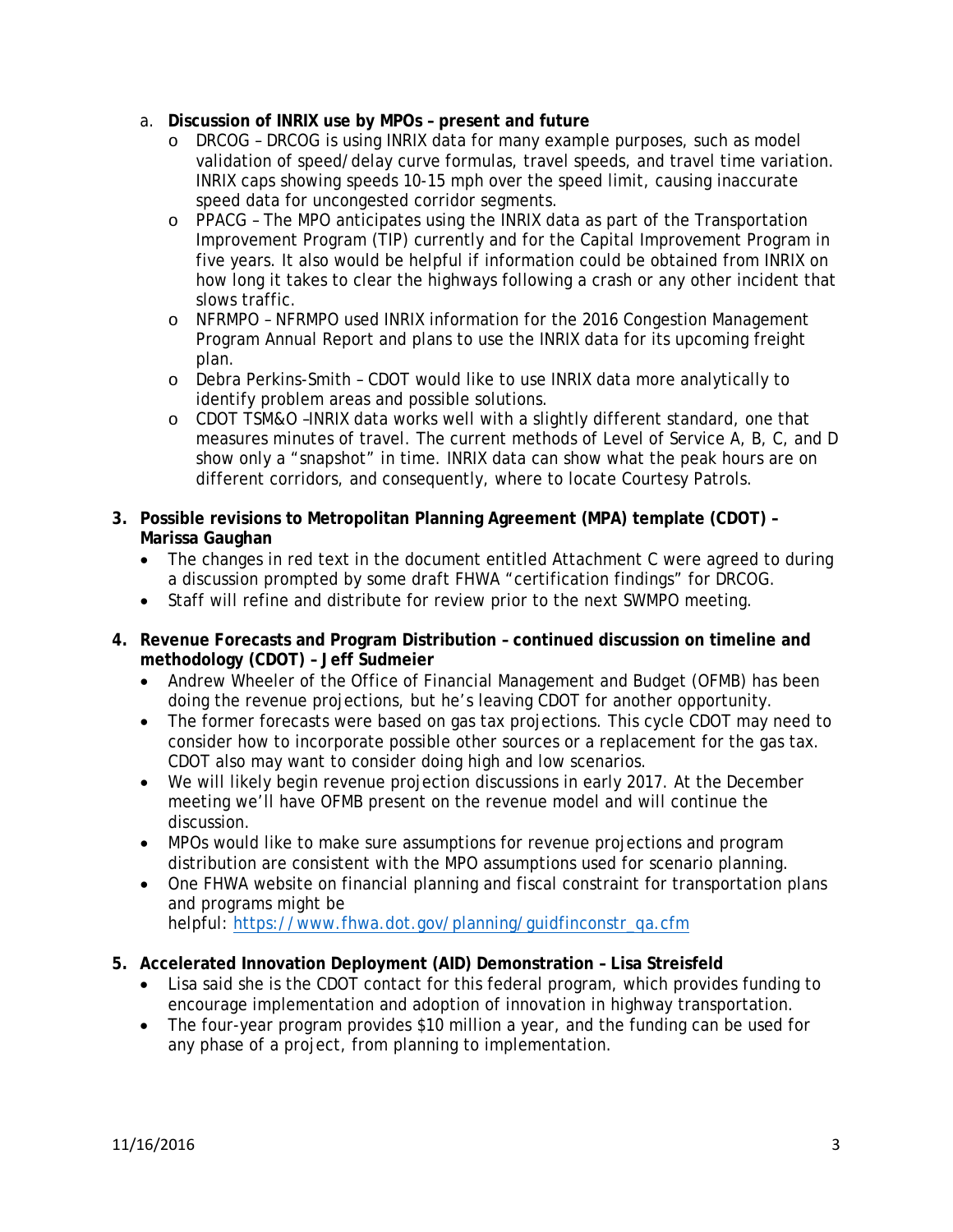## **6. MPO Updates – All MPO Representatives**

- DRCOG Metro Vision, the long-range plan for the entire region, is out for public review now. A public hearing on the document will be on November 16<sup>th</sup>. The 2040 Metro Vision Regional Transportation Plan will be released for public review in early 2017. The Public Involvement Plan is being updated, and a report on environmental justice within the Denver metro area is being compiled. Additionally, DRCOG is also preparing a Title VI Plan. DRCOG is also finalizing a major update to its Transportation Planning in the Denver Region document.
- NFRMPO An amendment to the 2040 RTP is out for public comment until December 18. The amendment includes I-25 and the Greeley-Evans Transit Transfer Center. The plan amendment passed the conformity determination and will go to the Air Quality Control Commission (AQCC) in November. NFRMPO will ask the AQCC to set a public hearing in December. NFRMPO Planning Council's approval of the plan amendment is anticipated in January 2017.
- PPACG PPACG's ozone levels are still OK, although the MPO has noted a gradual increase. Policies for Transportation Improvement Program (TIP) development are under consideration. On Nov. 9, the board will be reviewing the latest budget, including how the Consolidated Planning Grant will be used.
- PACOG PACOG is about halfway through the transit functionality study. The study has two alternatives. A connectivity study about linking the railyards with downtown Pueblo has two alternatives that are being examined, and the study is expected to be completed in February or March 2017. PACOG also is updating its public involvement plan for board adoption.

## **7. CDOT Updates – Jeff Sudmeier**

- Priorities for SB 228 and National Highway Freight Program are being discussed with the Statewide Transportation Advisory Committee (STAC) and the Transportation Commission. The SB 228 funds are looking less certain due to a commitment on North I-25 and fewer revenues than predicted.
- FASTLANE grant applications will be discussed with the Transportation Commission next week. (The FASTLANE program is to fund projects of national or regional significance, including intermodal projects. Large projects are eligible for an award minimum of \$25 million and small projects for an award minimum of \$5 million.)
- The Freight Advisory Council and the Steering Committee are meeting together later today. Topics of discussion include development of the *Multimodal Freight Plan* and the National Highway Freight Program.

## **8. FHWA/FTA Updates**

- FHWA has released a map of the approved Alternative Fuel Corridors. Only 10 states applied for such designation. Colorado's corridors are I-70, I-76, and I-25. Discussions are taking place on what the signage should be and how the different types of fueling stations available on the corridors should be differentiated (i.e., CNG, electric, and propane).
- MPO representation would be helpful for a CDOT de-federalization pilot to work out the details of how federal money for identified local agency projects could be exchanged for state money so that the projects can proceed more quickly. Projects that use only state money also can be delayed for various reasons.
- For one project in Region 4, more flexible Surface Transportation Program Metro funding is being considered instead of state funds. A question about where the consequent savings should go should be referred to Steve Markovetz or Cathy Cole.